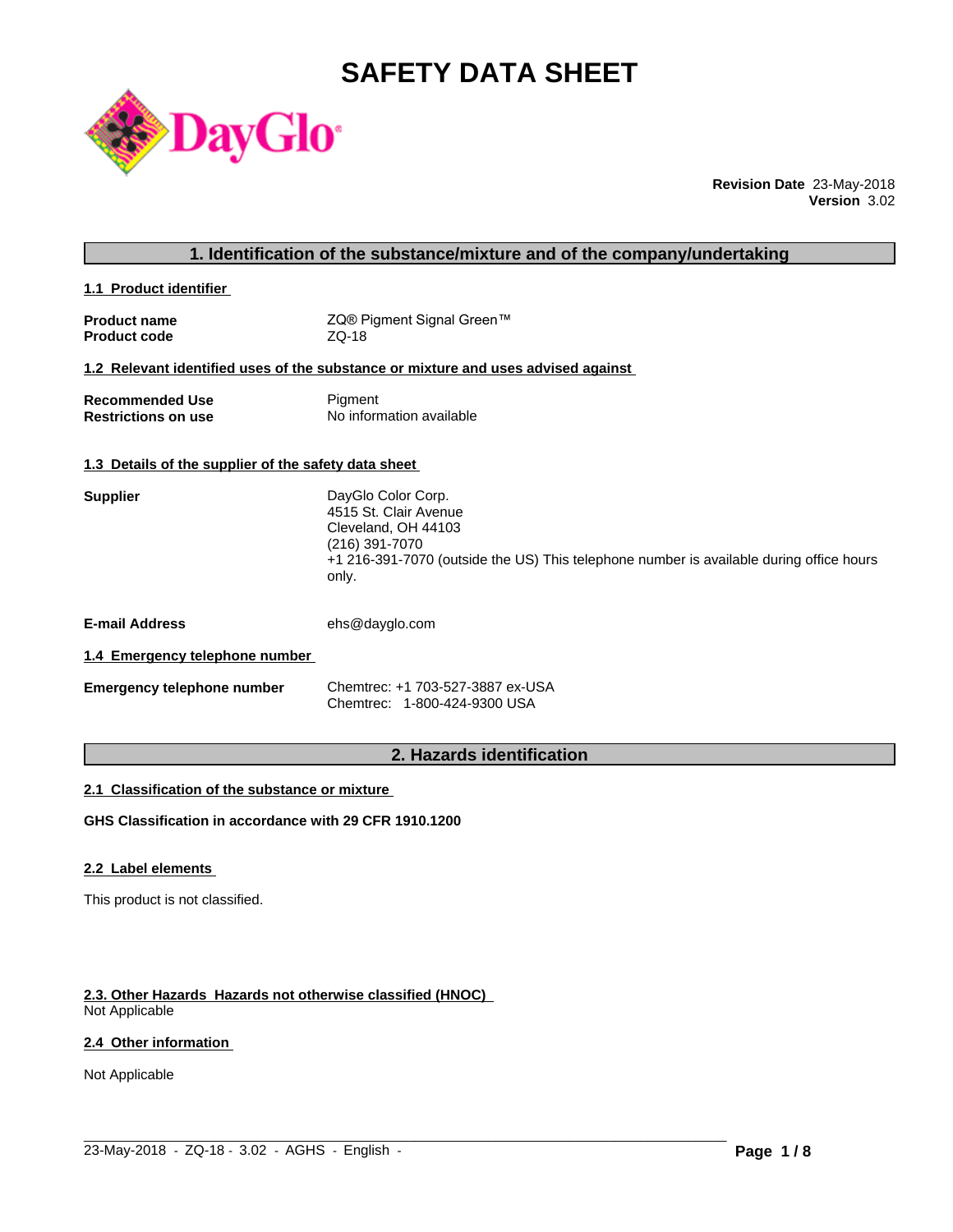Unknown Acute Toxicity  $\lt$  1% of the mixture consists of ingredient(s) of unknown toxicity

 $\overline{\phantom{a}}$  ,  $\overline{\phantom{a}}$  ,  $\overline{\phantom{a}}$  ,  $\overline{\phantom{a}}$  ,  $\overline{\phantom{a}}$  ,  $\overline{\phantom{a}}$  ,  $\overline{\phantom{a}}$  ,  $\overline{\phantom{a}}$  ,  $\overline{\phantom{a}}$  ,  $\overline{\phantom{a}}$  ,  $\overline{\phantom{a}}$  ,  $\overline{\phantom{a}}$  ,  $\overline{\phantom{a}}$  ,  $\overline{\phantom{a}}$  ,  $\overline{\phantom{a}}$  ,  $\overline{\phantom{a}}$ 

# **3. Composition/Information on Ingredients**

# **Substance**

#### Not applicable **Mixture**

This material is not considered hazardous by the OSHA Hazard Communication Standard (29 CFR 1910.1200).

The exact percentage (concentration) of composition has been withheld as a trade secret.

| 4. First aid measures                                              |                                                                                                                                                                                                                         |  |  |  |
|--------------------------------------------------------------------|-------------------------------------------------------------------------------------------------------------------------------------------------------------------------------------------------------------------------|--|--|--|
| 4.1 Description of first-aid measures                              |                                                                                                                                                                                                                         |  |  |  |
| <b>General advice</b>                                              | No information available.                                                                                                                                                                                               |  |  |  |
| Eye contact                                                        | Immediately flush with plenty of water. After initial flushing, remove any contact lenses and<br>continue flushing for at least 15 minutes. Keep eye wide open while rinsing. If symptoms<br>persist, call a physician. |  |  |  |
| <b>Skin contact</b>                                                | Immediate medical attention is not required. Wash off with soap and water.                                                                                                                                              |  |  |  |
| <b>Inhalation</b>                                                  | Immediate medical attention is not required. Move to fresh air.                                                                                                                                                         |  |  |  |
| Ingestion                                                          | Do NOT induce vomiting. Drink plenty of water. Consult a physician.                                                                                                                                                     |  |  |  |
| 4.2 Most important symptoms and effects, both acute and delayed    |                                                                                                                                                                                                                         |  |  |  |
| <b>Symptoms</b>                                                    | See Section 2.2, Label Elements and/or Section 11, Toxicological effects.                                                                                                                                               |  |  |  |
|                                                                    | 4.3 Indication of any immediate medical attention and special treatment needed                                                                                                                                          |  |  |  |
| Notes to physician                                                 | Treat symptomatically.                                                                                                                                                                                                  |  |  |  |
|                                                                    | 5. Fire-Fighting Measures                                                                                                                                                                                               |  |  |  |
| 5.1 Extinguishing media                                            |                                                                                                                                                                                                                         |  |  |  |
| Suitable extinguishing media                                       | Use extinguishing measures that are appropriate to local circumstances and the surrounding environment.                                                                                                                 |  |  |  |
| <b>Unsuitable Extinguishing Media</b>                              | None.                                                                                                                                                                                                                   |  |  |  |
| 5.2 Special hazards arising from the substance or mixture          |                                                                                                                                                                                                                         |  |  |  |
| <b>Special Hazard</b><br>None known based on information supplied. |                                                                                                                                                                                                                         |  |  |  |
| <b>Hazardous Combustion Products</b>                               | Carbon oxides. Nitrogen oxides (NOx).                                                                                                                                                                                   |  |  |  |
| <b>Explosion Data</b><br>Sensitivity to Mechanical Impact None.    | Sensitivity to Static Discharge Fine dust dispersed in air, in sufficient concentrations, and in the presence of an ignition                                                                                            |  |  |  |

#### **5.3 Advice for firefighters**

As in any fire, wear self-contained breathing apparatus pressure-demand, MSHA/NIOSH (approved or equivalent) and full

 $\_$  ,  $\_$  ,  $\_$  ,  $\_$  ,  $\_$  ,  $\_$  ,  $\_$  ,  $\_$  ,  $\_$  ,  $\_$  ,  $\_$  ,  $\_$  ,  $\_$  ,  $\_$  ,  $\_$  ,  $\_$  ,  $\_$  ,  $\_$  ,  $\_$  ,  $\_$  ,  $\_$  ,  $\_$  ,  $\_$  ,  $\_$  ,  $\_$  ,  $\_$  ,  $\_$  ,  $\_$  ,  $\_$  ,  $\_$  ,  $\_$  ,  $\_$  ,  $\_$  ,  $\_$  ,  $\_$  ,  $\_$  ,  $\_$  ,

source is a potential dust explosion hazard.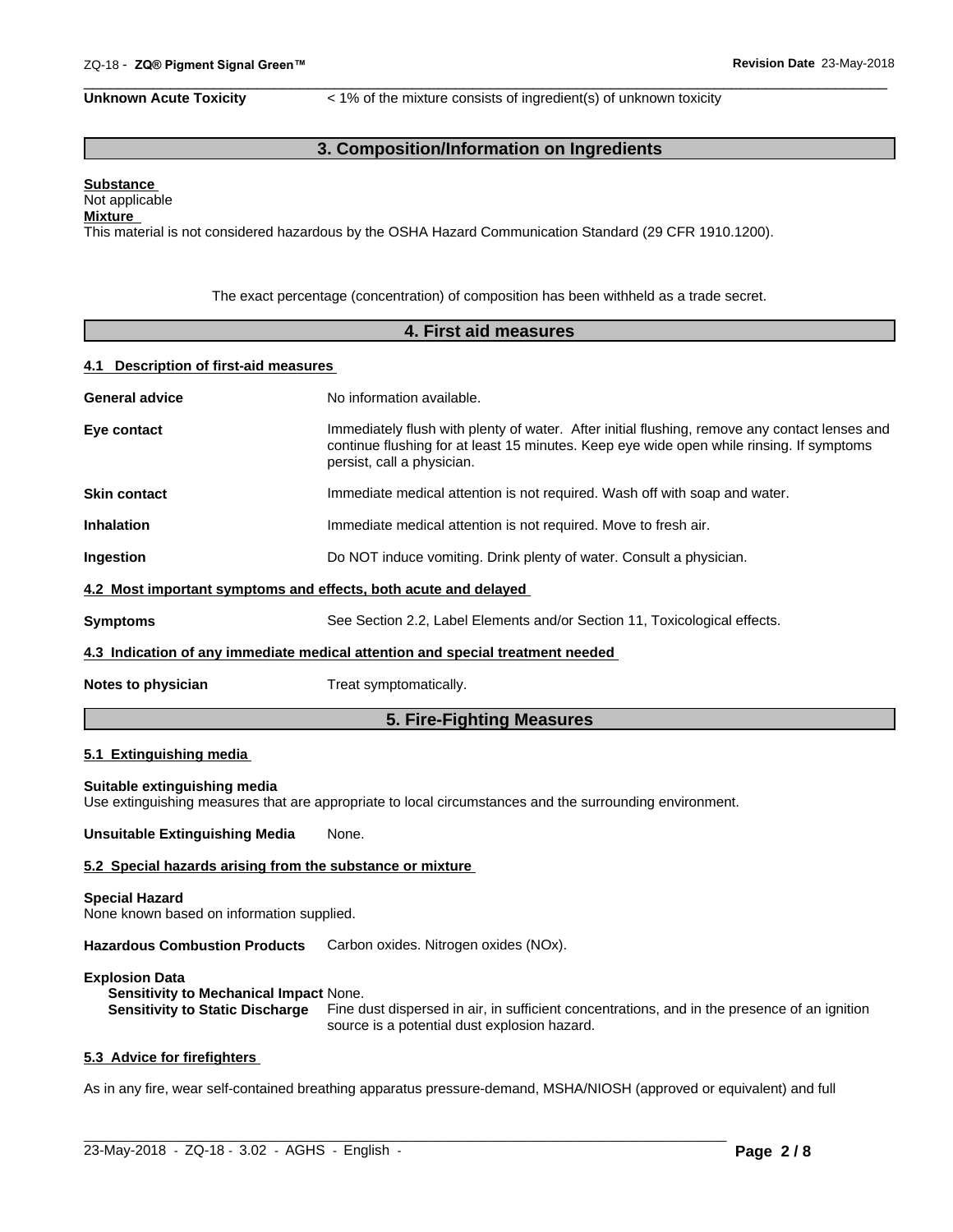protective gear.

# **6. Accidental Release Measures**

 $\overline{\phantom{a}}$  ,  $\overline{\phantom{a}}$  ,  $\overline{\phantom{a}}$  ,  $\overline{\phantom{a}}$  ,  $\overline{\phantom{a}}$  ,  $\overline{\phantom{a}}$  ,  $\overline{\phantom{a}}$  ,  $\overline{\phantom{a}}$  ,  $\overline{\phantom{a}}$  ,  $\overline{\phantom{a}}$  ,  $\overline{\phantom{a}}$  ,  $\overline{\phantom{a}}$  ,  $\overline{\phantom{a}}$  ,  $\overline{\phantom{a}}$  ,  $\overline{\phantom{a}}$  ,  $\overline{\phantom{a}}$ 

#### **6.1 Personal precautions, protective equipment and emergency procedures**

Ensure adequate ventilation, especially in confined areas. Use personal protective equipment.

#### **6.2 Environmental precautions**

Dust deposits should not be allowed to accumulate on surfaces as these may form an explosive mixture if they are released into the atmosphere in sufficient concentration. Avoid dispersal of dust in the air (i.e., cleaning dusty surfaces with compressed air). Nonsparking tools should be used. Prevent product from entering drains. See Section 12 for additional Ecological information.

#### **6.3 Methods and materials for containment and cleaning up**

| <b>Methods for Containment</b> | Prevent dust cloud. Cover powder spill with plastic sheet or tarp to minimize spreading.                                                                                                                                                                                                                                                                                                |
|--------------------------------|-----------------------------------------------------------------------------------------------------------------------------------------------------------------------------------------------------------------------------------------------------------------------------------------------------------------------------------------------------------------------------------------|
| Methods for cleaning up        | Avoid dust formation. Take precautionary measures against static discharges. Do not dry<br>sweep dust. Wet dust with water before sweeping or use a vacuum to collect dust. Use<br>personal protective equipment. Take up mechanically and collect in suitable container for<br>disposal. Prevent product from entering drains. Keep in suitable and closed containers for<br>disposal. |

# **7. Handling and storage**

#### **7.1 Precautions for safe handling**

|                                                                  | 8. Exposure controls/personal protection                                                                                                                   |  |
|------------------------------------------------------------------|------------------------------------------------------------------------------------------------------------------------------------------------------------|--|
| <b>Materials to Avoid</b>                                        | No materials to be especially mentioned.                                                                                                                   |  |
| <b>Storage Conditions</b>                                        | Keep tightly closed in a dry and cool place.                                                                                                               |  |
| 7.2 Conditions for safe storage, including any incompatibilities |                                                                                                                                                            |  |
| <b>Hygiene measures</b>                                          | Handle in accordance with good industrial hygiene and safety practice.                                                                                     |  |
| Advice on safe handling                                          | Avoid dust formation. Take precautionary measures against static discharges. Fine dust<br>dispersed in air may ignite. Wear personal protective equipment. |  |

# **8.1 Exposure Guidelines**

#### **8.2 Appropriate engineering controls**

| <b>Engineering Measures</b> | Showers              |
|-----------------------------|----------------------|
|                             | Eyewash stations     |
|                             | Ventilation systems. |

#### **8.3 Individual protection measures, such as personal protective equipment**

| <b>Eye/Face Protection</b>    | Safety glasses with side-shields.                                                                              |
|-------------------------------|----------------------------------------------------------------------------------------------------------------|
| Skin and body protection      | Wear chemical resistant footwear and clothing such as gloves, an apron or a whole body<br>suit as appropriate. |
| <b>Respiratory protection</b> | . NIOSH/MSHA approved respiratory protection should be worn if exposure is anticipated.                        |
| <b>Hygiene measures</b>       | See section 7 for more information                                                                             |

 $\_$  ,  $\_$  ,  $\_$  ,  $\_$  ,  $\_$  ,  $\_$  ,  $\_$  ,  $\_$  ,  $\_$  ,  $\_$  ,  $\_$  ,  $\_$  ,  $\_$  ,  $\_$  ,  $\_$  ,  $\_$  ,  $\_$  ,  $\_$  ,  $\_$  ,  $\_$  ,  $\_$  ,  $\_$  ,  $\_$  ,  $\_$  ,  $\_$  ,  $\_$  ,  $\_$  ,  $\_$  ,  $\_$  ,  $\_$  ,  $\_$  ,  $\_$  ,  $\_$  ,  $\_$  ,  $\_$  ,  $\_$  ,  $\_$  ,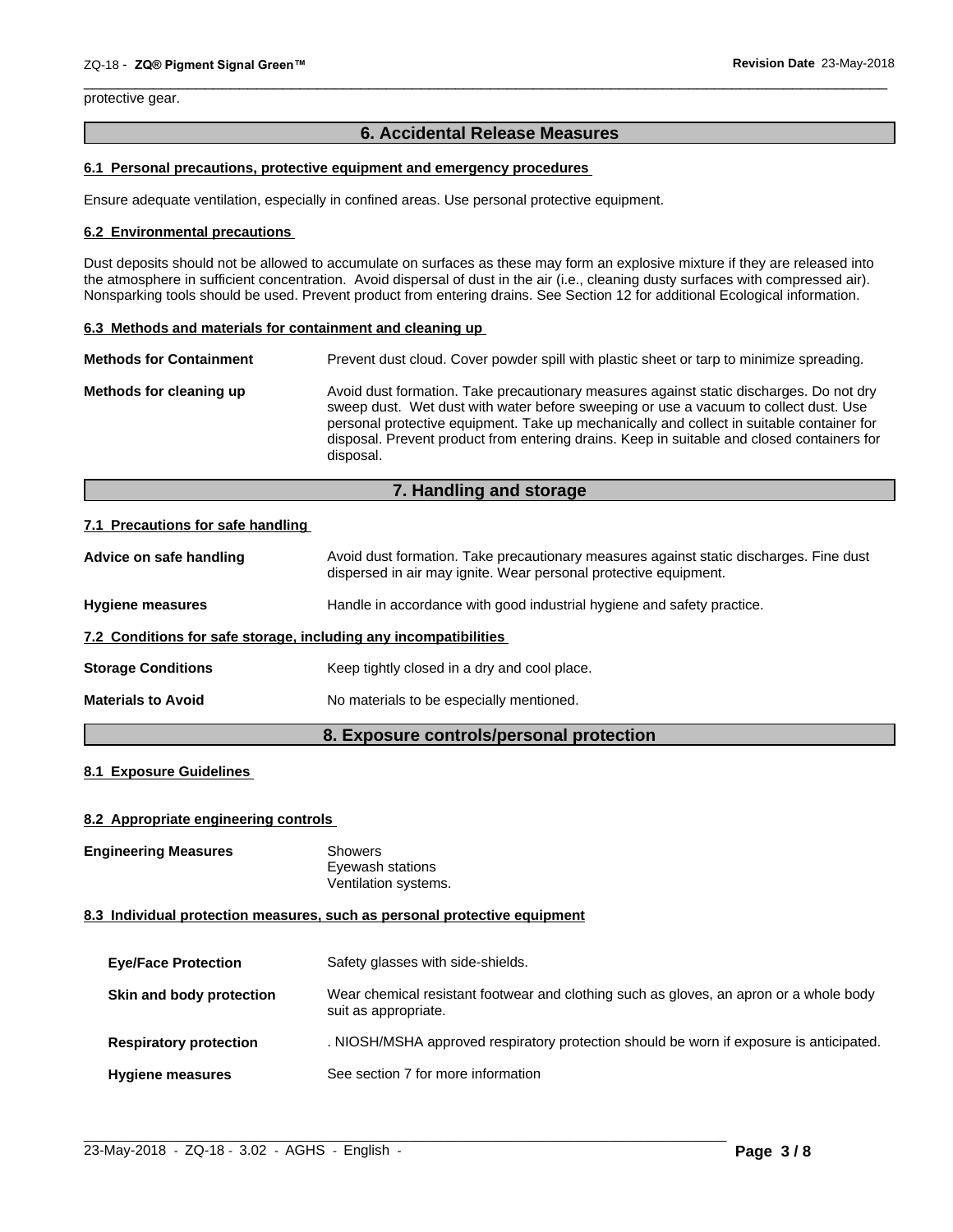# **9. Physical and chemical properties**

 $\overline{\phantom{a}}$  ,  $\overline{\phantom{a}}$  ,  $\overline{\phantom{a}}$  ,  $\overline{\phantom{a}}$  ,  $\overline{\phantom{a}}$  ,  $\overline{\phantom{a}}$  ,  $\overline{\phantom{a}}$  ,  $\overline{\phantom{a}}$  ,  $\overline{\phantom{a}}$  ,  $\overline{\phantom{a}}$  ,  $\overline{\phantom{a}}$  ,  $\overline{\phantom{a}}$  ,  $\overline{\phantom{a}}$  ,  $\overline{\phantom{a}}$  ,  $\overline{\phantom{a}}$  ,  $\overline{\phantom{a}}$ 

#### **9.1 Information on basic physical and chemical properties**

| <b>Physical state</b>                          | Solid                                 |                          |                          |
|------------------------------------------------|---------------------------------------|--------------------------|--------------------------|
| Appearance                                     | Powder                                | <b>Color</b>             | Green                    |
| Odor                                           | Mild                                  | <b>Odor Threshold</b>    | No information available |
| <b>Property</b>                                | <b>Values</b>                         | Remarks • Methods        |                          |
| рH                                             | Not Applicable                        |                          |                          |
| Melting/freezing point                         | 120 °C / 248 °F                       |                          |                          |
| <b>Boiling point/boiling range</b>             | Not applicable                        | No information available |                          |
| <b>Flash Point</b>                             | Not Applicable                        | No information available |                          |
| <b>Evaporation rate</b>                        | Not Applicable                        | No information available |                          |
| Flammability (solid, gas)                      |                                       | No information available |                          |
| <b>Flammability Limits in Air</b>              |                                       |                          |                          |
| upper flammability limit                       |                                       | No information available |                          |
| lower flammability limit                       |                                       | No information available |                          |
| Vapor pressure                                 |                                       | No information available |                          |
| Vapor density                                  |                                       | No information available |                          |
| <b>Specific Gravity</b>                        | 1.2                                   |                          |                          |
| <b>Water solubility</b>                        | Insoluble in water                    |                          |                          |
| Solubility in other solvents                   |                                       | No information available |                          |
| <b>Partition coefficient</b>                   |                                       | No information available |                          |
| <b>Autoignition temperature</b>                |                                       | No information available |                          |
| <b>Decomposition temperature</b>               |                                       | No information available |                          |
| <b>Viscosity, kinematic</b>                    |                                       | No information available |                          |
| Viscosity, dynamic                             |                                       | No information available |                          |
| <b>Explosive properties</b>                    | Fine dust dispersed in air may ignite |                          |                          |
| <b>Oxidizing Properties</b>                    |                                       | No information available |                          |
| $A \wedge A$ and $A \wedge B$ and $A \wedge B$ |                                       |                          |                          |

#### **9.2 Other information Volatile organic compounds (VOC)** None **content**

# **10. Stability and Reactivity**

#### **10.1 Reactivity**

No dangerous reaction known under conditions of normal use

# **10.2 Chemical stability**

Stable

#### **10.3 Possibility of hazardous reactions**

None under normal processing.

#### **10.4 Conditions to Avoid**

Dust formation. Take precautionary measures against static discharges.

#### **10.5 Incompatible Materials**

None known based on information supplied.

#### **10.6 Hazardous Decomposition Products**

None known based on information supplied.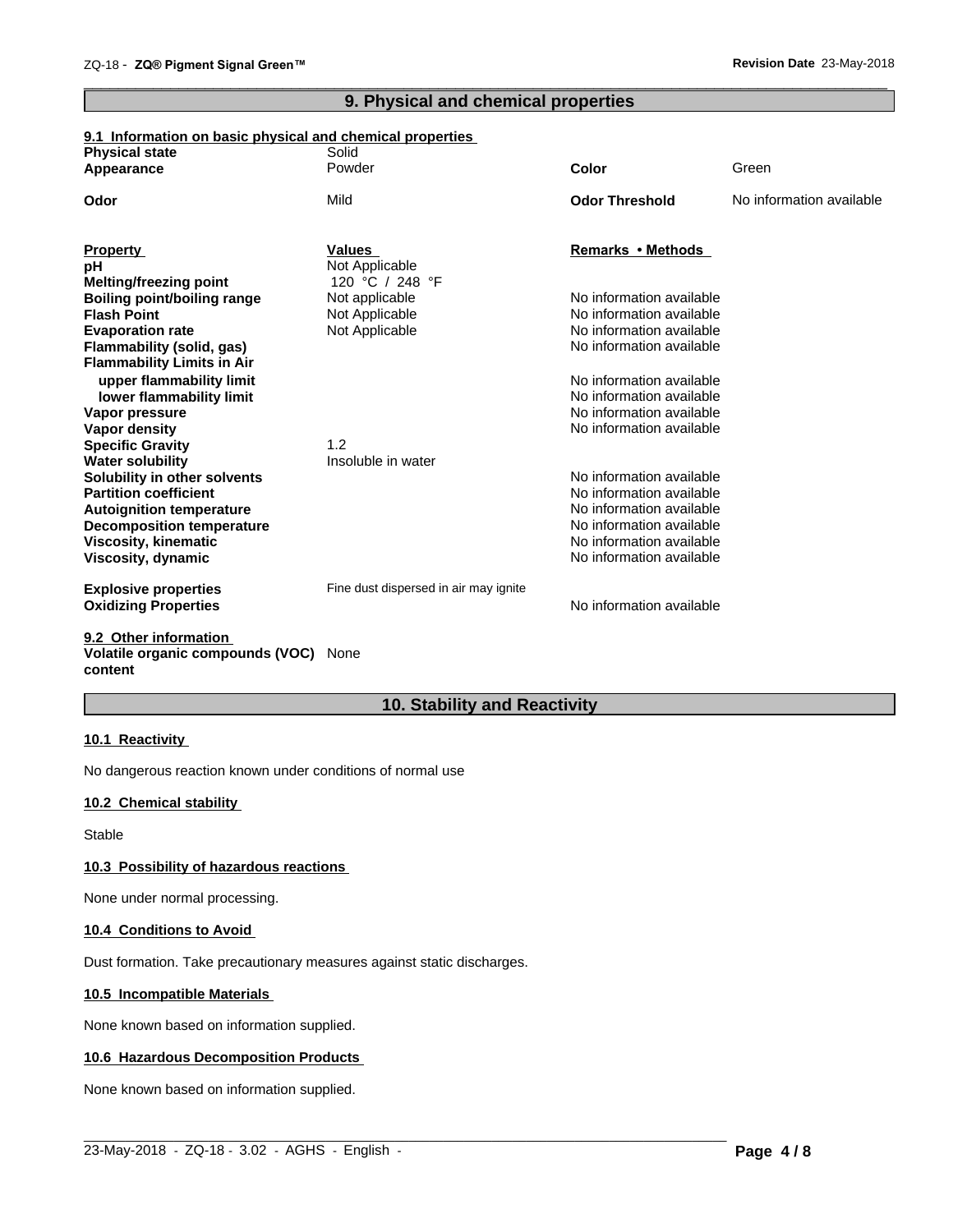# **11. Toxicological information**

 $\overline{\phantom{a}}$  ,  $\overline{\phantom{a}}$  ,  $\overline{\phantom{a}}$  ,  $\overline{\phantom{a}}$  ,  $\overline{\phantom{a}}$  ,  $\overline{\phantom{a}}$  ,  $\overline{\phantom{a}}$  ,  $\overline{\phantom{a}}$  ,  $\overline{\phantom{a}}$  ,  $\overline{\phantom{a}}$  ,  $\overline{\phantom{a}}$  ,  $\overline{\phantom{a}}$  ,  $\overline{\phantom{a}}$  ,  $\overline{\phantom{a}}$  ,  $\overline{\phantom{a}}$  ,  $\overline{\phantom{a}}$ 

### **11.1 Acute toxicity**

#### **Numerical measures of toxicity: Product Information**

| DEO         | D50                   |
|-------------|-----------------------|
| .           | Dermai.               |
| --          |                       |
| .           | _____                 |
| 30C<br>rat. | റററ<br>(rati<br>ma/kr |

 $\_$  ,  $\_$  ,  $\_$  ,  $\_$  ,  $\_$  ,  $\_$  ,  $\_$  ,  $\_$  ,  $\_$  ,  $\_$  ,  $\_$  ,  $\_$  ,  $\_$  ,  $\_$  ,  $\_$  ,  $\_$  ,  $\_$  ,  $\_$  ,  $\_$  ,  $\_$  ,  $\_$  ,  $\_$  ,  $\_$  ,  $\_$  ,  $\_$  ,  $\_$  ,  $\_$  ,  $\_$  ,  $\_$  ,  $\_$  ,  $\_$  ,  $\_$  ,  $\_$  ,  $\_$  ,  $\_$  ,  $\_$  ,  $\_$  ,

**Unknown Acute Toxicity**  $\lt$  1% of the mixture consists of ingredient(s) of unknown toxicity

#### **Numerical measures of toxicity: Component Information**

#### **11.2 Information on toxicologicaleffects**

#### **Skin corrosion/irritation**

Product Information • May cause irritation Component Information • No information available

#### **Serious eye damage/eye irritation**

Product Information • May cause eye irritation Component Information • No information available

#### **Respiratory or skin sensitization**

Product Information • No information available Component Information • No information available

#### **Germ cell mutagenicity**

Product Information • No information available Component Information • No information available

# **Carcinogenicity**

Product Information • Contains no ingredient listed as a carcinogen Component Information •

#### **Reproductive toxicity**

Product Information • No information available Component Information • No information available

**STOT - single exposure** No information available

#### **STOT - repeated exposure**

• No known effect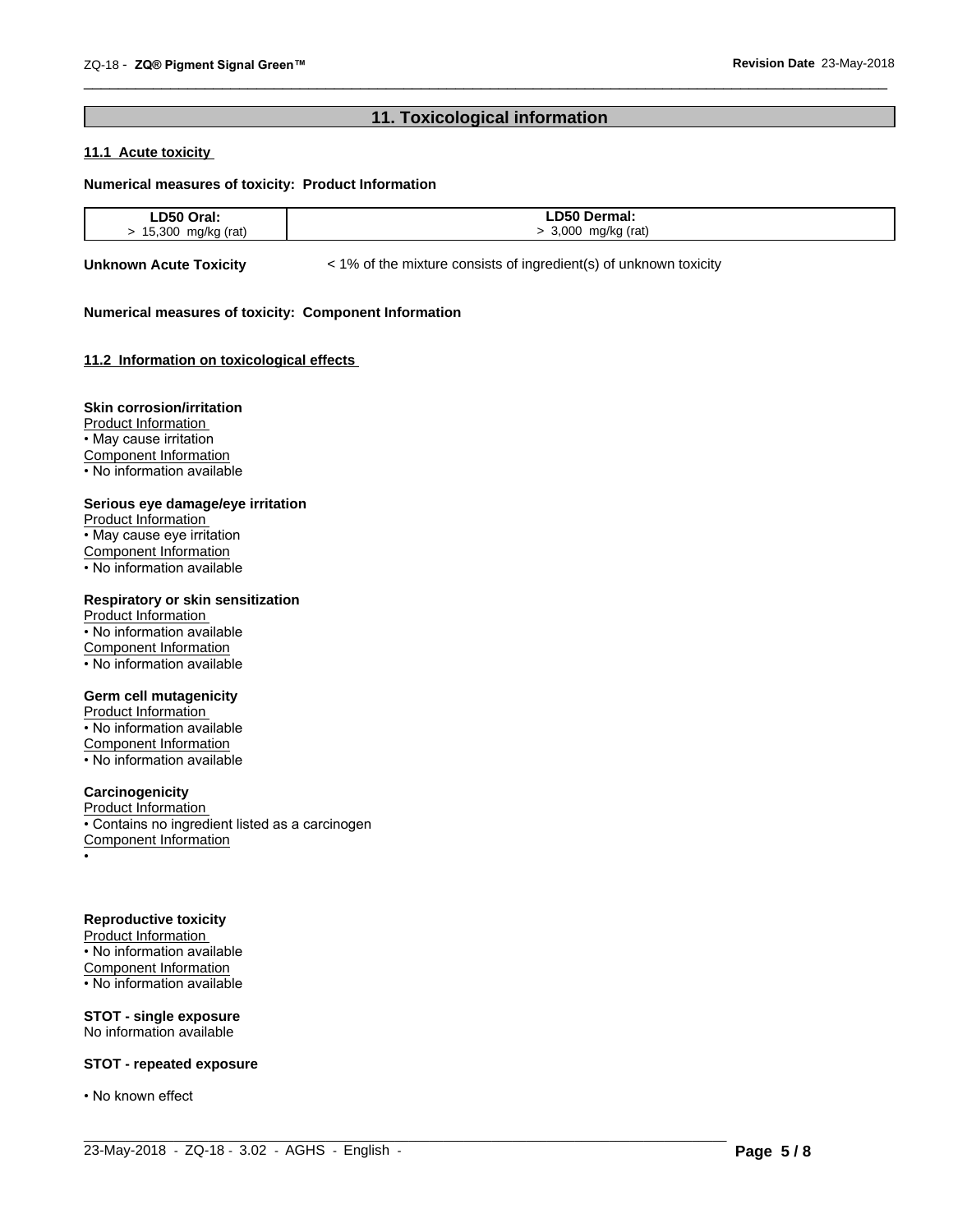• May cause adverse liver effects

#### **Other adverse effects**

Product Information • No information available Component Information • No information available

#### **Aspiration hazard**

Product Information • No information available Component Information • No information available

# **12. Ecological information**

# **12.1 Toxicity**

**Ecotoxicity No information available** 

 $<$  1 % of the mixture consists of components(s) of unknown hazards to the aquatic environment

#### **Ecotoxicity effects**

#### **12.2 Persistence and degradability**

No information available.

#### **12.3 Bioaccumulative potential**

Discharge into the environment must be avoided

#### **12.4 Mobility in soil**

No information available.

#### **12.5 Other adverse effects**

No information available

# **13. Disposal Considerations**

#### **13.1 Waste treatment methods**

Dispose of in accordance with federal, state, and local regulations.

# **14. Transport Information**

| DOT         | Not regulated |
|-------------|---------------|
| MEX         | Not regulated |
| <b>IMDG</b> | Not regulated |
| <b>ATAI</b> | Not regulated |

# **15. Regulatory information**

**15.1 International Inventories**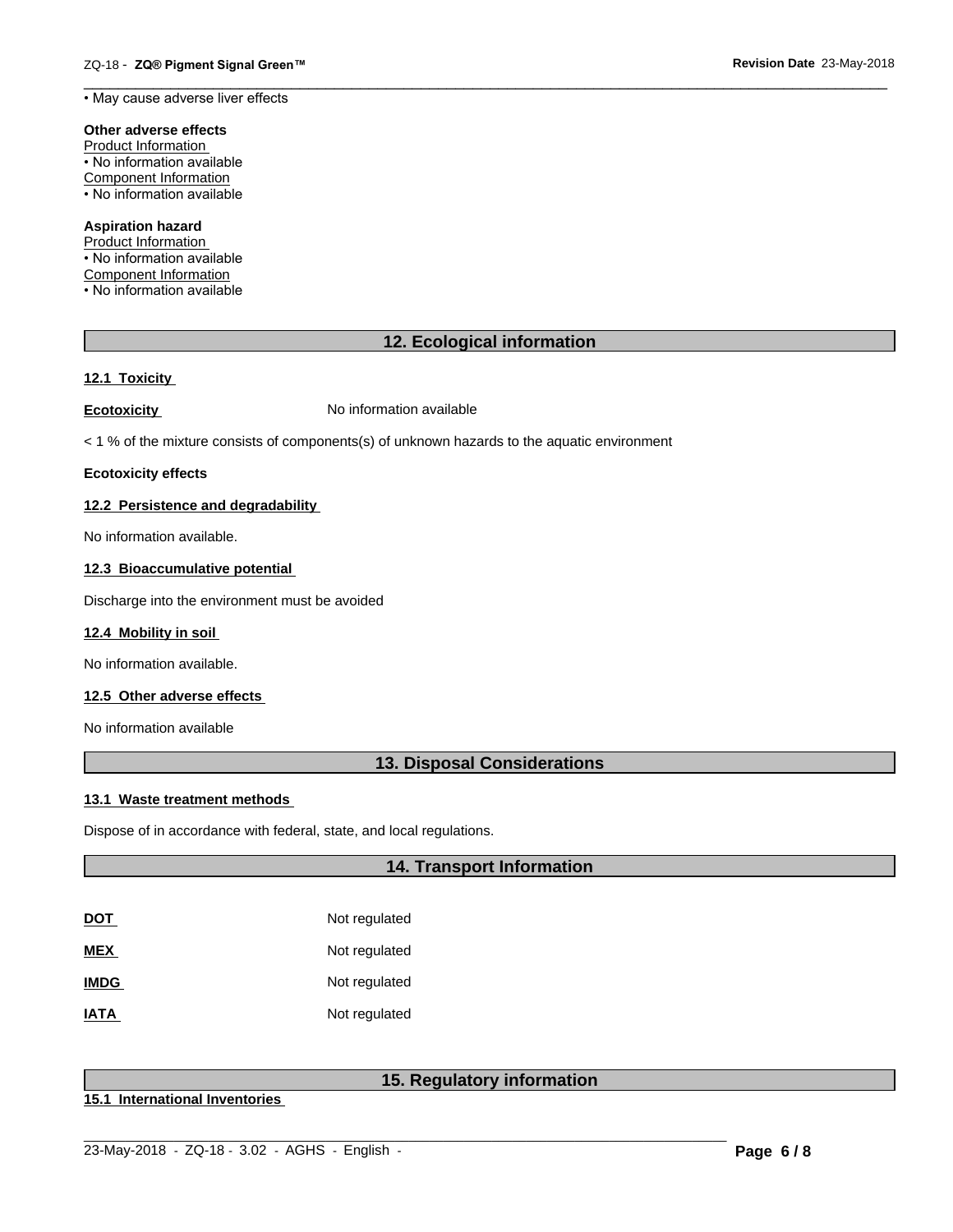| TSCA<br>DSL          | Complies<br>Complies |
|----------------------|----------------------|
| <b>EINECS/ELINCS</b> | Complies             |
| ENCS                 |                      |
| <b>IECSC</b>         | Complies             |
| KECL                 |                      |
| <b>PICCS</b>         |                      |
| AICS                 | Complies             |
| <b>NZIoC</b>         |                      |
|                      |                      |

 **TSCA** - United States Toxic Substances Control Act Section 8(b) Inventory

 **DSL** - Canadian Domestic Substances List

 **EINECS/ELINCS** - European Inventory of Existing Chemical Substances/European List of Notified Chemical Substances

 **PICCS** - Philippines Inventory of Chemicals and Chemical Substances

 **ENCS** - Japan Existing and New Chemical Substances

 **IECSC** - China Inventory of Existing Chemical Substances

 **KECL** - Korean Existing and Evaluated Chemical Substances

 **PICCS** - Philippines Inventory of Chemicals and Chemical Substances

 **AICS** - Australian Inventory of Chemical Substances

 **NZIoC** - New Zealand Inventory of Chemicals

#### **15.2 U.S. Federal Regulations**

#### **SARA 313**

Section 313 of Title III of the Superfund Amendments and Reauthorization Act of 1986 (SARA). This product does not contain any chemicals which are subject to the reporting requirements of the Act and Title 40 of the Code of Federal Regulations, Part 372

 $\overline{\phantom{a}}$  ,  $\overline{\phantom{a}}$  ,  $\overline{\phantom{a}}$  ,  $\overline{\phantom{a}}$  ,  $\overline{\phantom{a}}$  ,  $\overline{\phantom{a}}$  ,  $\overline{\phantom{a}}$  ,  $\overline{\phantom{a}}$  ,  $\overline{\phantom{a}}$  ,  $\overline{\phantom{a}}$  ,  $\overline{\phantom{a}}$  ,  $\overline{\phantom{a}}$  ,  $\overline{\phantom{a}}$  ,  $\overline{\phantom{a}}$  ,  $\overline{\phantom{a}}$  ,  $\overline{\phantom{a}}$ 

#### **15.3 Pesticide Information**

Not applicable

#### **15.4 U.S. State Regulations**

#### **California Proposition 65**

This product does not contain any Proposition 65 chemicals

| 16. Other information |                        |                       |                          |                                           |
|-----------------------|------------------------|-----------------------|--------------------------|-------------------------------------------|
| <b>NFPA</b>           | <b>Health Hazard -</b> | Flammability -        | Instability -            | <b>Physical and chemical</b><br>hazards - |
| <b>HMIS</b>           | <b>Health Hazard 1</b> | <b>Flammability 1</b> | <b>Physical Hazard 0</b> | <b>Personal protection X</b>              |

**Legend:** 

*ACGIH (American Conference of Governmental Industrial Hygienists) Ceiling* (C) *DOT (Department of Transportation) EPA (Environmental Protection Agency) IARC (International Agency for Research on Cancer) International Air Transport Association (IATA) International Maritime Dangerous Goods (IMDG) NIOSH (National Institute for Occupational Safety and Health) NTP (National Toxicology Program) OSHA (Occupational Safety and Health Administration of the US Department of Labor) PEL (Permissible Exposure Limit) Reportable Quantity (RQ) Skin designation* (S\*) *STEL (Short Term Exposure Limit) TLV® (Threshold Limit Value) TWA (time-weighted average)*

**Prepared By DayGlo Color Corp.**